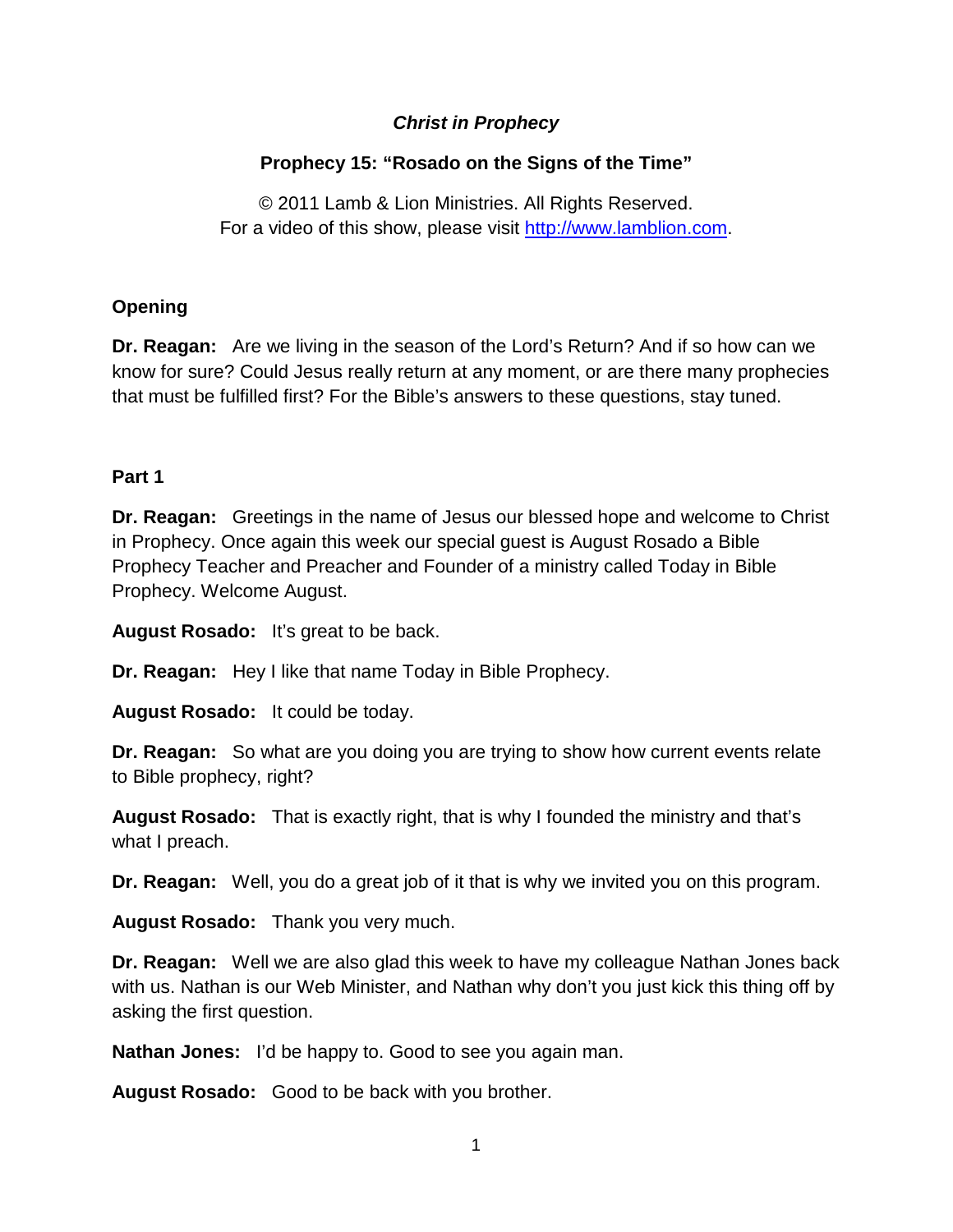**Nathan Jones:** Alright. Last week you gave a great explanation why Israel is the sign of the time to point to the Lord's soon return and we will get back to that later in the program. But now why don't you cover what other signs that we are seeing in the news today how they are pointing to the Lord's soon return.

**August Rosado:** Well I would have to look Nathan at the European Union. I mean the European Union I believe is at least that infrastructure or foundation for a future revived Roman Empire. And out of that European Union will produce the Antichrist the beast mentioned in Revelation 13. When you look at the European Union today there are 27 member states in the European Union, with a citizenship of over 500 million people. They are looking to get their own police force. When I look at the headquarters of the European Union today they designed it to look like the incomplete tower of Babel. We are going back to Genesis 11 now, so they are using a symbol of rebellion against God to represent something that is going to be global in the future according to the Bible.

**Dr. Reagan:** They claim they are going to be able to do what they failed to do at the Tower of Babel; they are going to unite all of humanity in rebellion against God.

**August Rosado:** That is exactly right; they want to unite everyone that is what they are saying on their website.

**Nathan Jones:** Well how do you know then that the Antichrist is coming out of the European Union?

**August Rosado:** Well when you look in Daniel 9:26, it talks about the prince of the people that shall come and shall destroy the city of the sanctuary. We know that was General Titus the son of Vespasian who came into Jerusalem in 70 AD wiped out Herod's Temple and the Jews were scattered to the 4 corners of the earth. But then when you read verse 27 it says, "And he shall confirm a covenant with many for 1 week." Since Daniel tells us 69 weeks have already been fulfilled over 483 prophetical years or 173,880 days then we know that the Antichrist must come from those people that destroyed the city and the sanctuary. I reject this goobly-goop today of a Muslim Antichrist, I am not convinced of that in anyway shape or form. He must be of European descent, Roman descent; he must come out of the people that destroyed the city and the sanctuary that is the Antichrist in Revelation 13:1.

**Dr. Reagan:** You know August it is really amazing to think about what is happening there in Europe because people have tried to reconstruct the Old Roman Empire many times throughout history, the idea never died. But they always tried to do it with military force, you had Napoleon try to do it, and many others Charlemagne and others. But it had to be God's timing.

## **August Rosado:** Yes.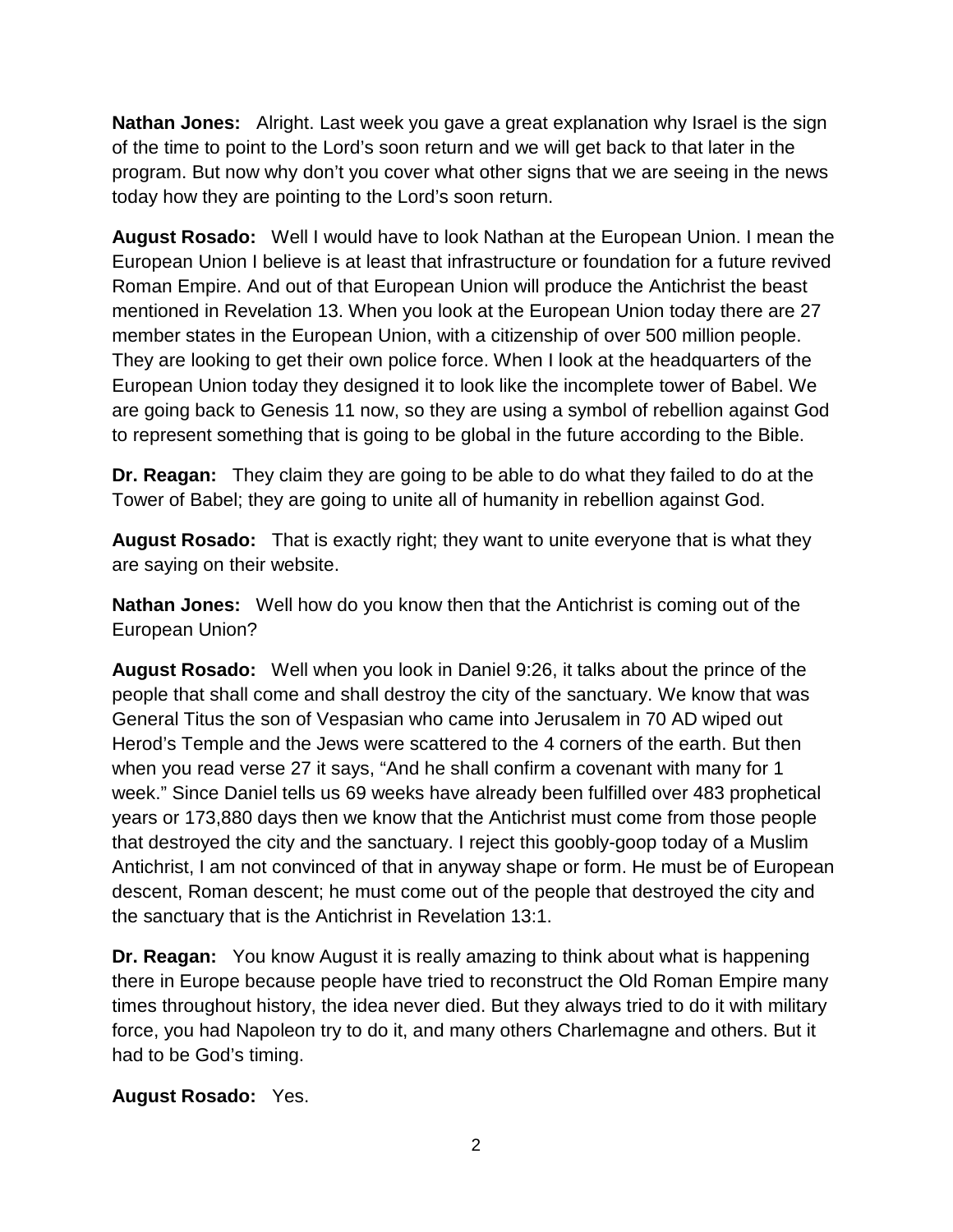**Dr. Reagan:** And when it became God's timing it just all came together peacefully without military force or whatever after WWII and suddenly we have it today.

**August Rosado:** Exactly, Paul Henry Spock who was the state person for the European Union said this, "We are not looking for another committee." He says, "We have too many already. What we need is a man of sufficient stature, one who can hold the allegiance of the people and bring us up out of this economic mess that we are sinking into. Send us such a man, and be he God or the Devil we will accept him." I think the latter half of his statement will be the case.

**Dr. Reagan:** And he is on his way.

**August Rosado:** And he is on his way, Revelation 13:1.

**Dr. Reagan:** What would be another sign that you would see today that points to the soon return of Jesus?

**August Rosado:** I would have to say apostasy in the church. I mean there is so much heresy in the church today, Dr. Reagan, it's not even funny. I am reminded of what Paul said in 1 Timothy 4:1, he says, "Now the Spirit speaketh expressly, that in the latter times (the last days) some (thank God not all) but some shall depart from the faith, giving heed to seducing spirits, and doctrines of demons, and doctrines of devils." That's exactly what we see going on today.

**Dr. Reagan:** We've got major Christian leaders all over the place today, so called Christian leaders.

# **August Rosado:** Yes.

**Dr. Reagan:** They are very influential though, who are denying all the fundamentals of the faith. I mean the fundamentals like the resurrection, the virgin birth, the Second Coming of Jesus.

**August Rosado:** That is exactly right. As a matter of fact, Paul again picks up on that in 2 Timothy 3:1-5, and I love this he says, "This know also that in the last days perilous times shall come." If we are not living in the last days then I don't know what okay.

# **Nathan Jones:** Yeah.

**August Rosado:** He says, "Perilous times shall come, for men shall be lovers of their own selves; covetous, boasters, proud, blasphemers, disobedient to parents, unthankful, unholy, without natural affection, trucebreakers, incontinent, fierce, despisers of those that are good, traitors, heady, high-minded, lovers of pleasures," Nathan, "More than lovers of God; Having a form of godliness, but denying the power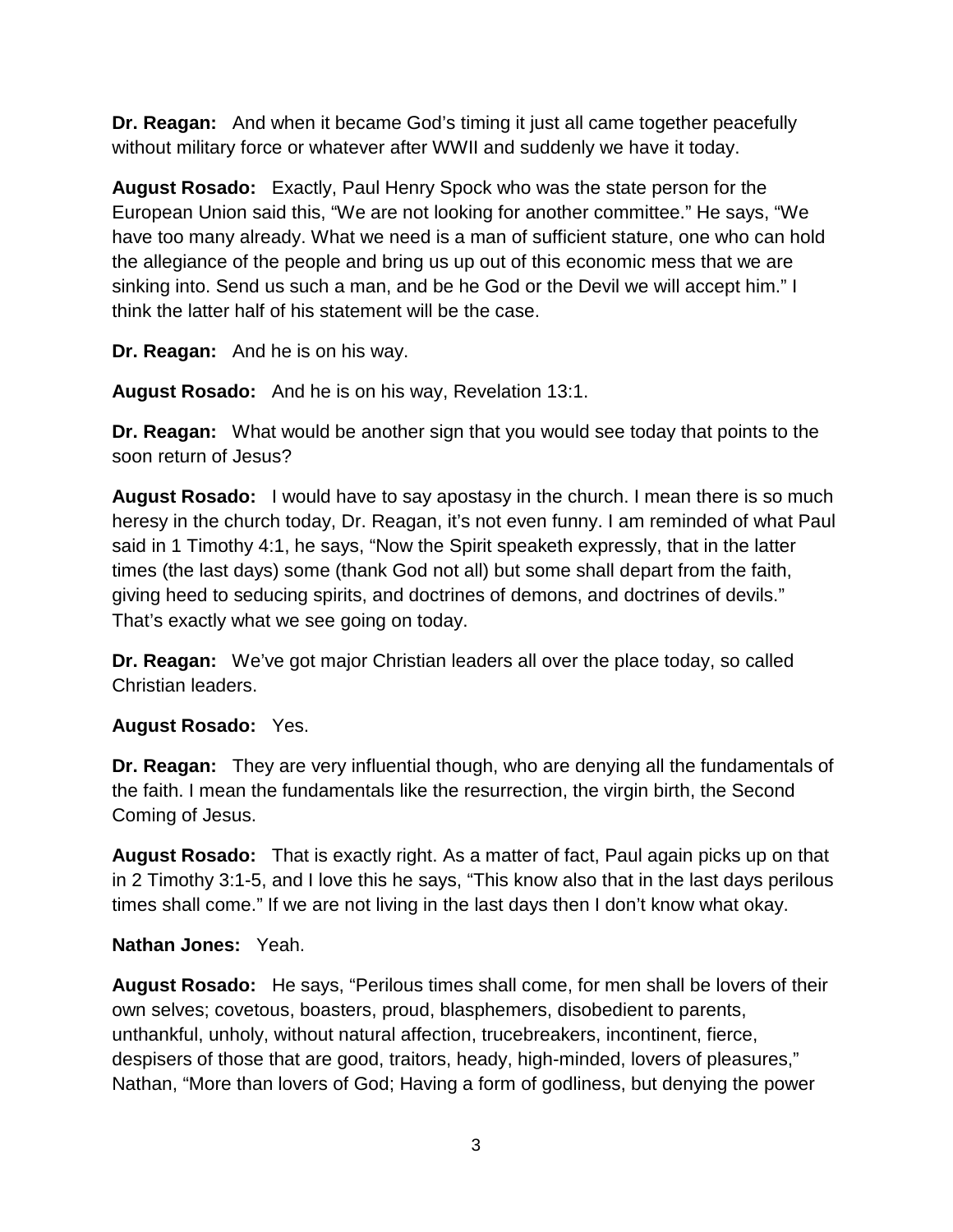thereof: from such turn away." That is exactly what we see, with many of these so called Christian leaders today; denying the power thereof.

**Dr. Reagan:** In fact Peter says, Peter says in his epistles that one of the signs of the End Times will be people scoffing at the very idea of the return of Jesus.

**August Rosado:** That's 2 Peter 3:3-4.

**Dr. Reagan:** Here we are.

**August Rosado:** He says, "This know also, in the last times there will come mockers walking after their own lusts and saying, "Where is the promise of His Coming?"

**Dr. Reagan:** You see I always thought that referred to atheist but now as I look around today I see Christian leaders scoffing at the idea of the Return of Jesus. He isn't going to be here for 1,000, 2,000 years we are going to concur the earth, we are going to rule the earth, we'll turn it over to Jesus then. But it's just unbelievable.

**August Rosado:** Pan-millennialism, it is all going to pan out according to these guys. They just don't understand what the Bible says because Paul says, "They have a form of godliness but they deny the power there of such, turn away from such." I can just mention names right now which I won't but we know many people that come to mind that are denying the fundamental truths of the Christian faith.

**Dr. Reagan:** Well you gave that quotation from 2 Timothy that refers to another sign of the end times and that is the disintegration of society.

**August Rosado:** Yes.

**Dr. Reagan:** It is just going to disintegrate before our very eyes. Jesus said, "We are going to go in full circle and society will become as evil as it was in the days of Noah."

**August Rosado:** Absolutely and he says in Matthew 24:12, "And because iniquity shall abound the love of many shall wax cold." Paul said in 2 Timothy 3:13, "But evil men and seducers shall wax worse and worse deceiving and being deceived." That is exactly what we see as one of the signs of the end times.

**Dr. Reagan:** Well if you go over to Genesis 6 and look at the society that existed in the time of Noah there are 2 characteristics of it, immorality and violence. And we look around us today and what do we see; growing immorality, growing violence in the United States and all over the world.

**August Rosado:** And just as Noah preached to the people that judgment is coming repent and be prepared they rejected Noah's message, just as they reject the message of Bible prophecy and the soon return of Jesus today.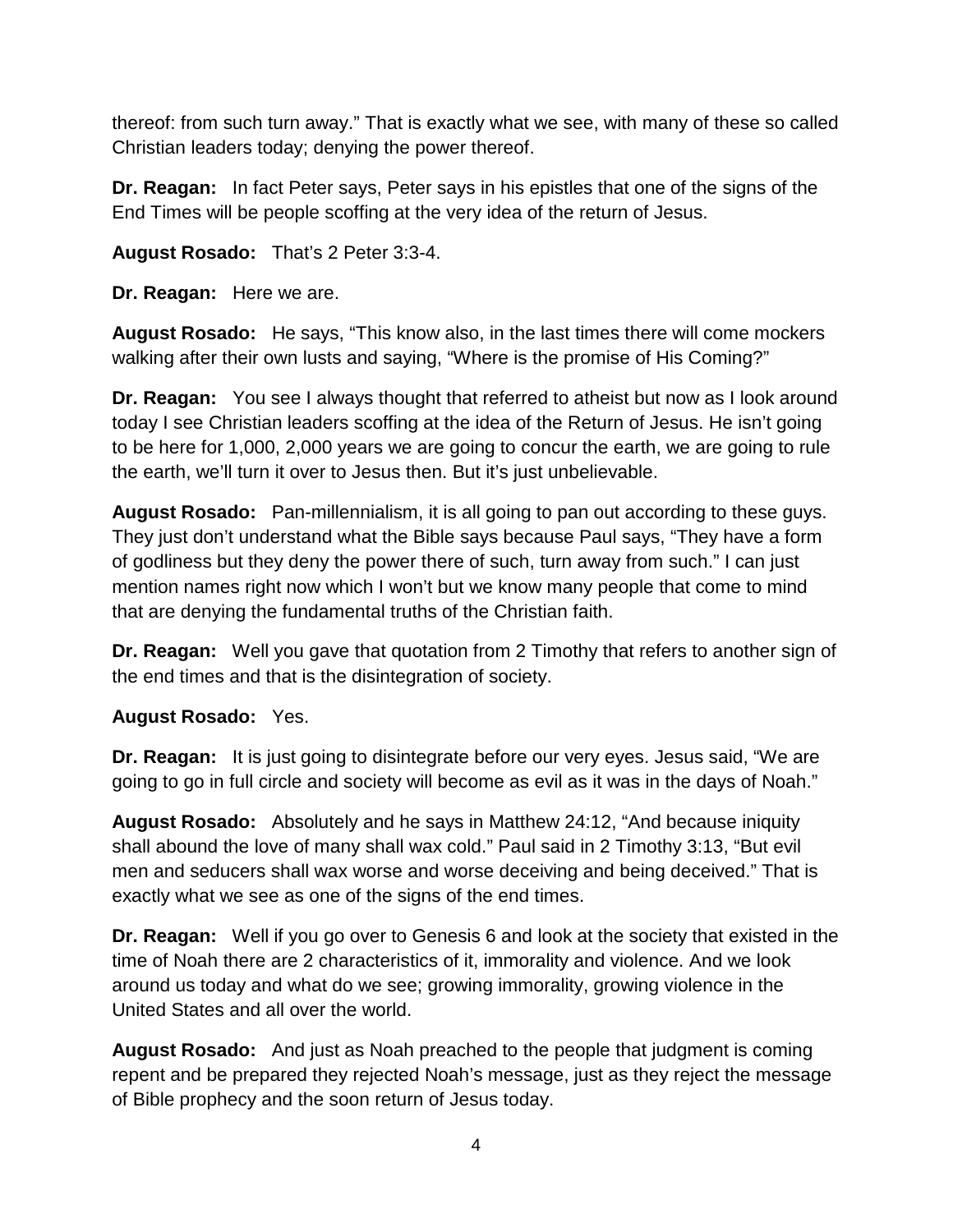**Dr. Reagan:** Would you say that just the understanding of Bible prophecy as it's never been understood before would be a sign of the End Times?

**August Rosado:** I would believe it is a sign of the End Times, a lack of Bible understanding today because there is no teaching of it in our churches today.

**Dr. Reagan:** You know it reminds me of Daniel, God gave him all these prophecies about the End Times and he said, "Lord I don't understand what do these mean?" And what did God tell him? "When the time comes they will be understood."

**August Rosado:** And we are understanding those very prophecies today.

**Dr. Reagan:** Yeah through historical developments like the re-establishment of Israel and through modern technology. I mean 2 witnesses are going to be killed in Jerusalem and the whole world is going to look upon their bodies?

**August Rosado:** Through satellites, how can that be? Absolutely, through satellites yeah.

**Dr. Reagan:** Before the 1960's nobody understood that. But we understand it.

**August Rosado:** And they would be scoffing back in the day, "How can all the world see these 2 witnesses die in the streets of Jerusalem that is an impossibility." Now it is not an impossibility it's going to happen in the not too distant future, with satellites and everything that we have.

**Nathan Jones:** Oh, yeah.

**August Rosado:** We could see these 2 witnesses dead in the streets of the city of Jerusalem.

**Nathan Jones:** Who can keep up with technology? Well we live in the church of Laodicea time period where it is apostasy. But that is a negative spiritual sign, are there any positive spiritual signs to give us hope for this time?

**August Rosado:** There are some positive spiritual signs and what we need to do is trust God and His holy Word. And believe every jot and every tittle from Genesis 1:1 to Revelation 22:20, but especially Revelation 22:20.

**Dr. Reagan:** I would say one of the most positive spiritual signs in this day and times is the preaching of the Gospel all over the world as it has never been done before through the use of the Jesus film, through satellite television, through satellite radio, through missionaries going out all over the world, through the use of computers to translate the Bible rapidly into many, many languages of the world. Boy there are a lot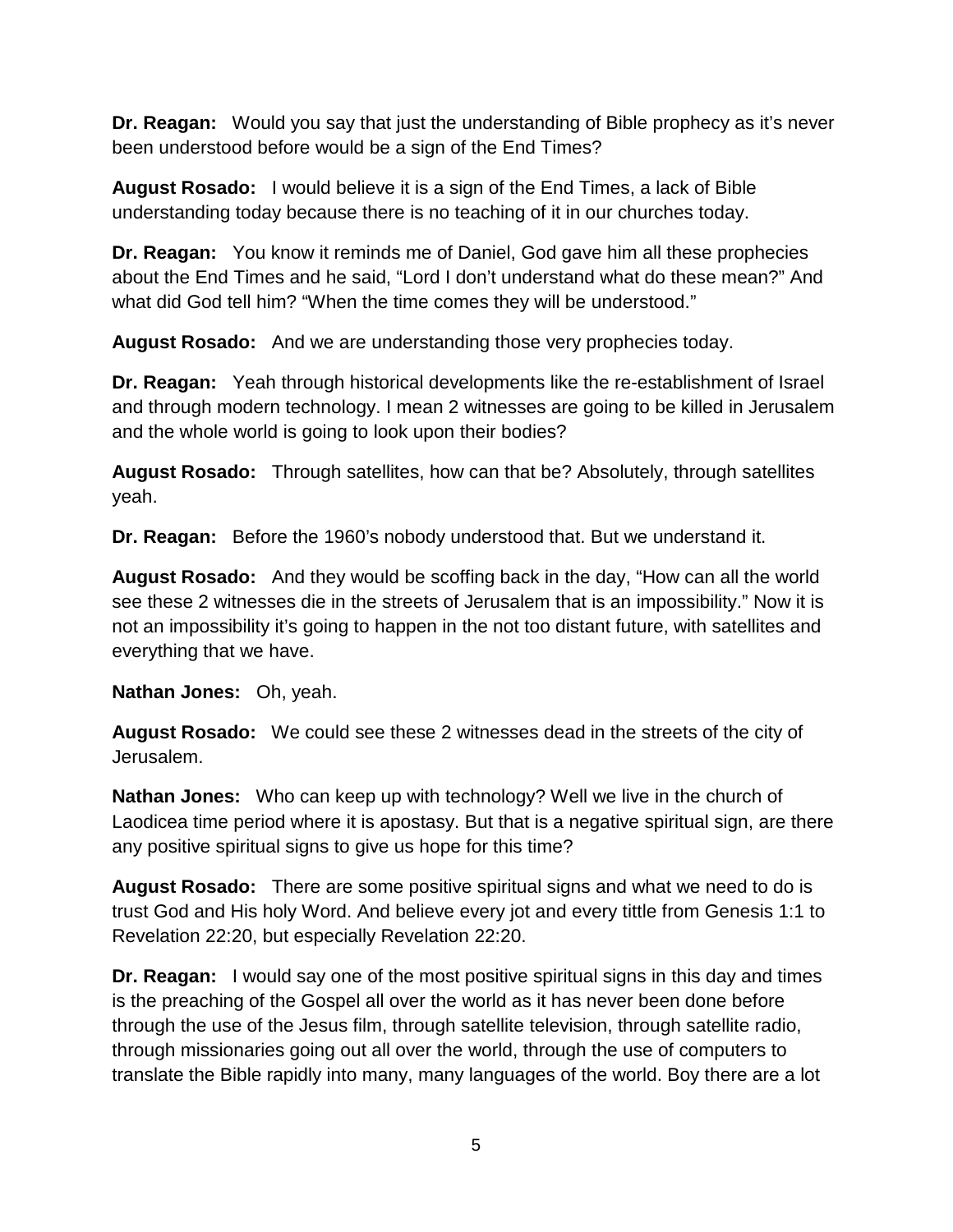of positive signs today. In fact there are more people coming to Christ today than ever before in history, 25,000 a day in China alone.

**August Rosado:** That's a real blessing. I am even hearing of Muslims coming to faith in Jesus.

**Nathan Jones:** Oh, especially in Africa, they are scared the Imams are scared because the people are converting like crazy to Christianity there.

**August Rosado:** And they say, "We don't know why our people are turning to the Lord Jesus Christ?"

**Nathan Jones:** Hmm, wonder why?

**August Rosado:** I wonder why too, it is Matthew 24:14, "And this gospel of the kingdom shall be preached in all the world for a witness unto all nations; and then shall the end come."

**Dr. Reagan:** I'm glad you quoted that verse because I wanted you to comment on it because that is probably the most common letter I get, e-mail message they quote that verse and say, "Jesus can not come back until that is fulfilled."

## **August Rosado:** Yes.

**Dr. Reagan:** "So don't talk to me about the Rapture occurring any moment." So what about that?

**August Rosado:** Well Matthew 24 deals only with the specifics of the Tribulation period. And I know that many use Matthew 24:14 apply it to the Church Age and say, "Until all the nations hear the Gospel the Rapture of the Church can not happen."

**Dr. Reagan:** That's all about the Second Coming that's not talking about the Rapture.

**August Rosado:** It is referring to the Second Coming, because when you look during the Tribulation Period God is going to raise up 3 groups of individuals to preach the Gospel; the 144,000 Jews in Revelation 7 that's not the Church by the way.

**Nathan Jones:** Amen.

**August Rosado:** I take that passage…

**Nathan Jones:** From each tribe.

**August Rosado:** Exactly 12,000 each from the 12 tribes of Israel, I take that passage literally. There is nothing there to suggest that we should take it allegorically. 144,000 male Jewish Israelites will be preaching the Gospel during the Tribulation period. When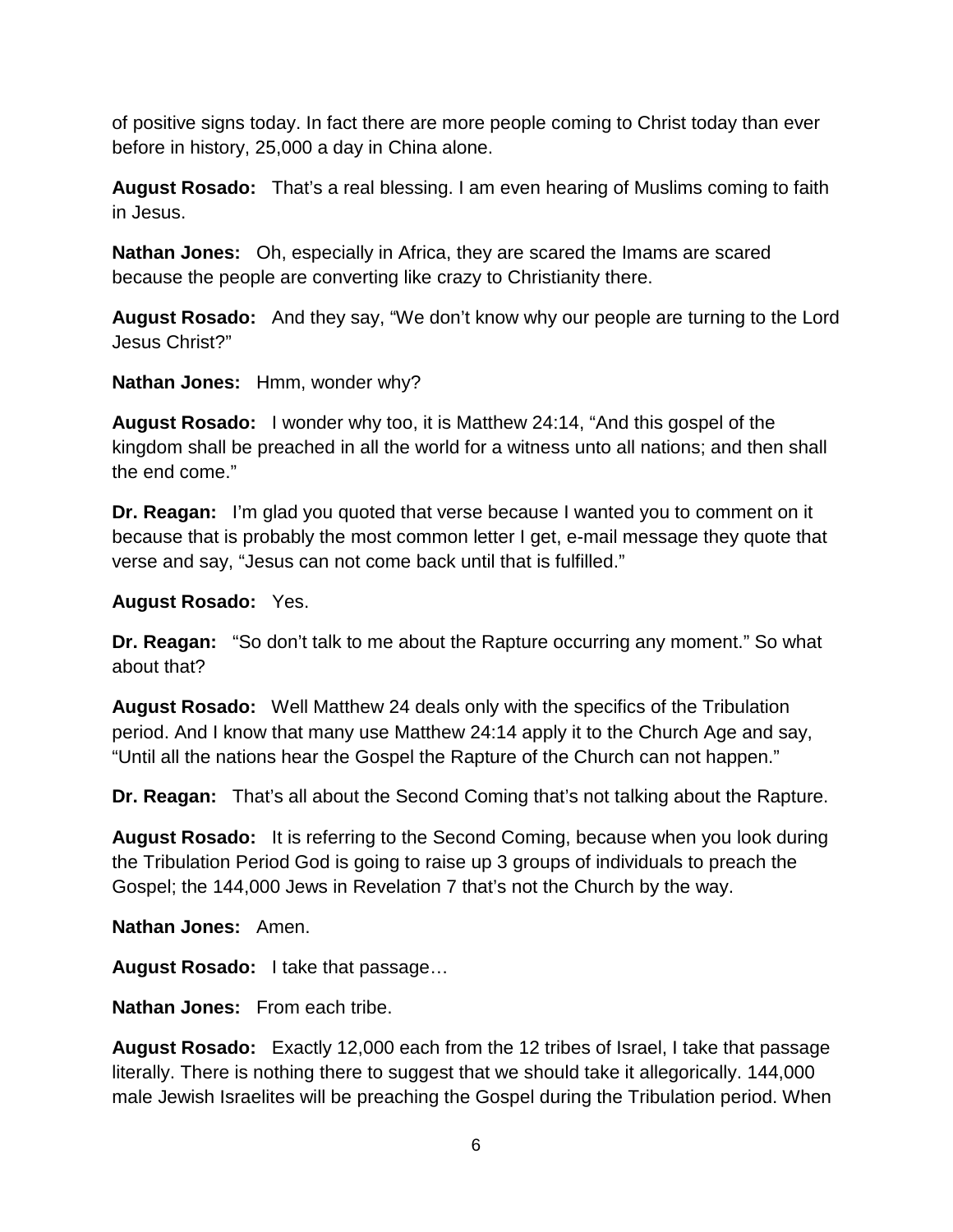they finish their testimony we have these 2 witnesses in Revelation 11, they are going to be preaching the Gospel multitudes are going to get saved. And then we have that angel in Revelation 14:6.

**Dr. Reagan:** The Gospel Angel.

**August Rosado:** Preaching the everlasting Gospel.

**Dr. Reagan:** In the very end, God's grace and mercy before He pours out His final wrath sends an angel who proclaims the Gospel to every person on planet earth. That's when that passage in Matthew 24 is going to be fulfilled.

**August Rosado:** That is Matthew 24:14, now the reason I quoted was for the sake of trying to prove a point, but that is exactly when.

**Dr. Reagan:** I want you to come back in just a moment and talk to us about the most important sign of all that we are living in the season of the Lord's Return.

**August Rosado:** Amen.

#### **Part 2**

**Dr. Reagan:** Welcome back to Christ in Prophecy. We have been talking with August Rosado about the signs of the times that point to the soon return of Jesus. August is the Founder of a ministry called Today in Bible Prophecy. August how about sharing with us for a moment about why you believe that Israel is the cornerstone sign of end time Bible prophecy.

**August Rosado:** I would be happy to Dave. The Bible teaches that the greatest miracle of the 21<sup>st</sup> Century was the rebirth of the State of Israel May the 14<sup>th</sup> of 1948. As a matter of fact God told the Jewish prophet Ezekiel, in Ezekiel 36:24 he says, "For I will take you from among the heathen and gather you out of all countries and will bring you back into your own homeland." That was fulfilled May the  $14<sup>th</sup>$  of 1948, can you imagine that? God revealed that to the Jewish prophet Ezekiel some 2600 years ago that the Jewish people would be back in their own homeland. As a matter of fact God told the Jewish prophet Amos in Amos 9:15 he says, "'For I will plant them upon their own homeland and they will be no more uprooted out of the land which I have given them,' sayeth the Lord." This is the reason why the Arab world was unsuccessful in trying to eliminate the Jewish state of Israel; the War of Independence in 1948, the 1956 Suez Canal War, the 1967 Six Day War, and the 1973 Yom Kippur War. The Arad World was unsuccessful because of that verse we have in Amos 9:15, "God said, 'The Jewish people would be back in their own homeland and no foreign entity would be able to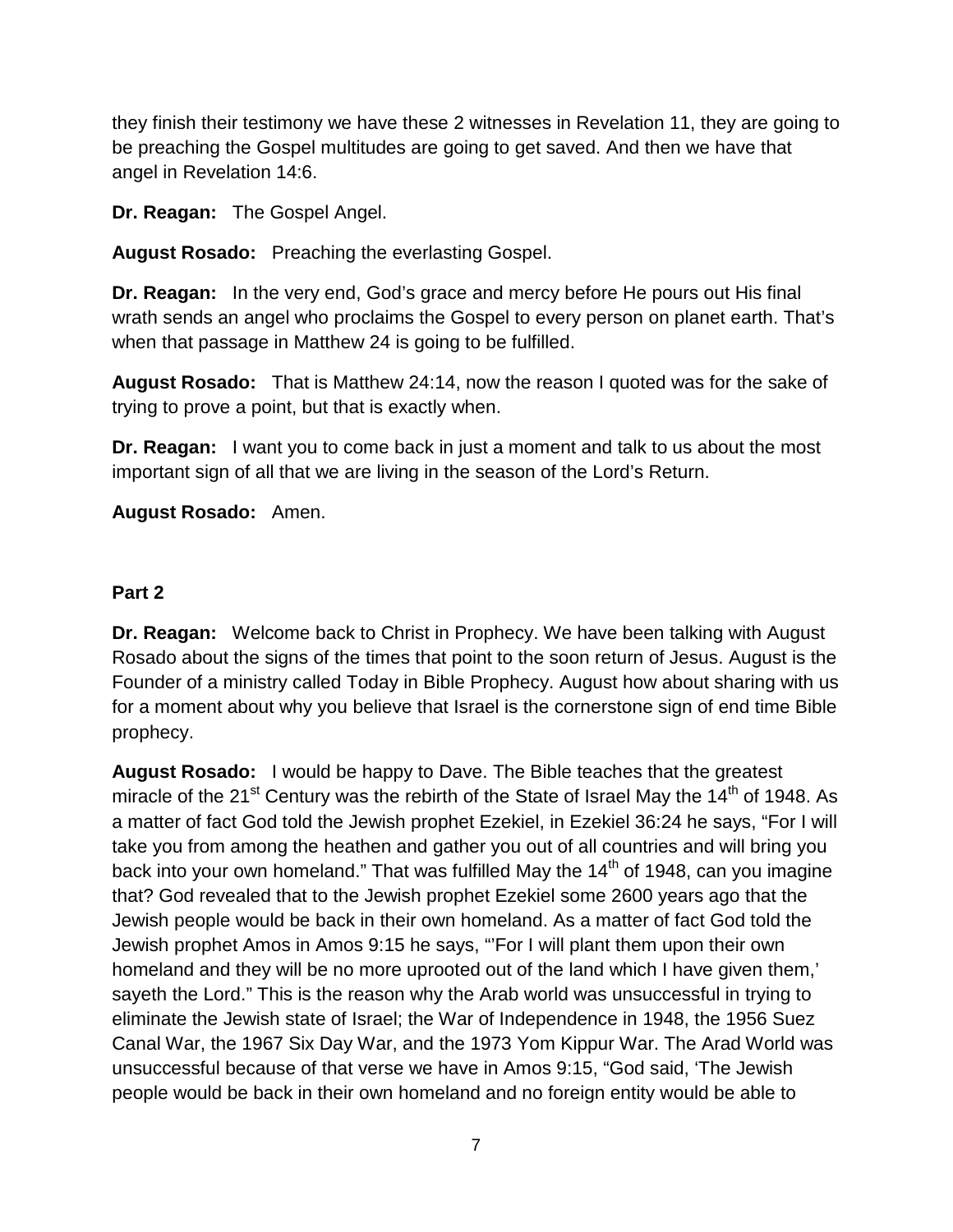uproot them from their land.'" We know that Satan is at work today trying to raise up modern day world empires to try to destroy the Jewish people. But God has other plans for His chosen people the apple of His eye.

I am reminded of Deuteronomy 28, God told Moses in Deuteronomy 28 that He revealed that the Jewish people would be scattered to the 4 corners of the earth. We know that was fulfilled in the year 70 AD, the Roman General Titus the son of Vespasian came into the city of Jerusalem wiped out Herod's Temple and the Jewish people were scattered to the 4 corners of the earth. However God promised that the Jewish people would be restored back in their own homeland. 1,897 years after the destruction of the Temple the Jewish people are back in their own homeland because there was a God that keeps His promises. There was a God that keeps covenant. I am reminded of Titus 1:2 where it says that, "In hope of eternal life in which God who can not lie promised before the world began." God made promises to the Jewish people and God will keep His promises to the apple of his eye.

The Bible also tells us that the Jewish prophet Isaiah said and I want to quote Isaiah 66 it says, "Who hath heard such a thing, who hath seen such things? Shall the earth be made to bring forth in one day? Or shall a nation be born at once? For as soon as Zion travailed, as soon as Zion travailed she brought forth her children." In just 1 day ladies and gentlemen the nation of Israel was born just as God revealed to the Jewish prophet Ezekiel. Just as God revealed to the Jewish prophet Isaiah that in 1 day the Jewish people will be back in their own homeland. When? Fulfilled on May the 14<sup>th</sup> of 1948.

God restored the Hebrew language as foretold to the Jewish prophet Zephaniah in Zephaniah 3:9, "God said that, 'One day I will restore a pure language back to the Jewish people.'" God raised up a man by the name of Eliezer Ben-Yehuda and God used him to restore the Hebrew language to the Jewish people. And of course Hebrew is the official language spoken of in the State of Israel today. If the Rabbis had their way Hebrew would not be the official language of the State of Israel. But of course according to the New Yeshuv this new Zionist Movement, Hebrew is now the official language of the State of Israel. Why? Because the Jewish prophet Zephaniah foretold that in Zephaniah 3:9.

I want to make a quote from Israel's first Prime Minister David Ben Gurion and this is what he said concerning the rebirth of the Jewish State of Israel he says this he says, "If you know the history of the modern story of Israel, if you know the story of Israel and what happened here and you do not believe in miracles you are not realistic." If you don't believe that Israel is a modern day miracle of God as David Ben Gurion said you are not realistic. We see miracles throughout the entire word of God from Genesis 3:15 all the way to Revelation 22:20, Israel is indeed a modern day miracle of God. God said in 1 day that nation would be born Isaiah 66, one day that they would be restored back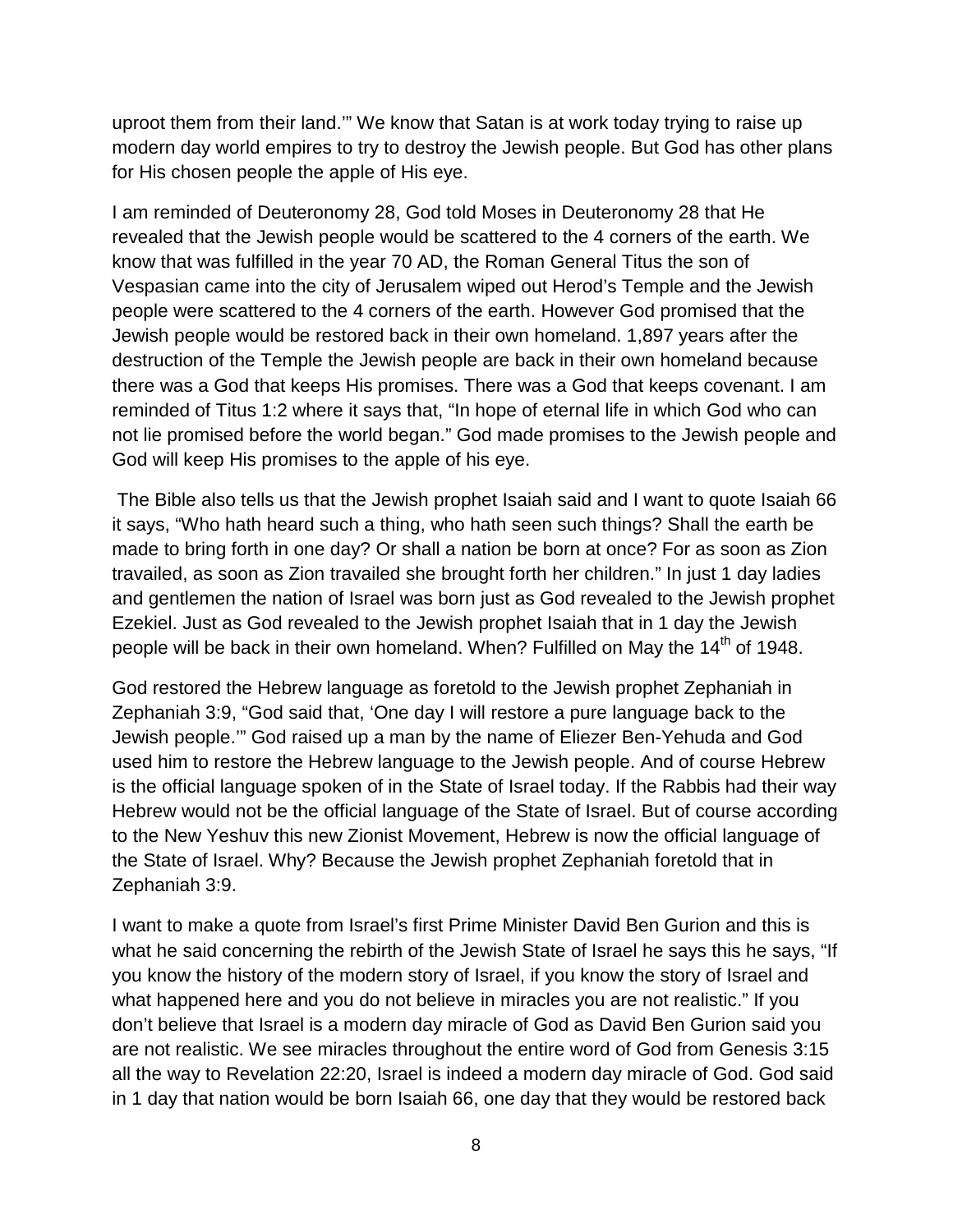into the land on May the  $14<sup>th</sup>$ , 1948 fulfilling Ezekiel 36:24. In Jeremiah 34, 18 times he tells us there that God says that He will keep His promises to Israel, he will keep His promises to the Jewish people, and that is exactly what He has.

Ladies and Gentlemen the Jewish people are back in their own homeland against all odds. In preparation for Daniel's 70<sup>th</sup> week of prophecy, now when I say Daniel's 70<sup>th</sup> week of prophecy I am referring to a future 7 year period of Tribulation to come upon this world. I am reminded of Daniel 9:24, "God says, '70 weeks I determined upon thy people and upon thy holy city.'" Thy people is a reference to the Jewish people, thy holy city is a reference to the City of Yerushaláyim in the Hebrew, the City of Jerusalem. Matter of fact Jeremiah 30:7 tells us that the Tribulation period will be a time of Jacob's trouble. He didn't say it was the time of the Churches trouble, He didn't say it was the time of the Christians trouble but it is indeed a time of Jacob's trouble. I am convinced ladies and gentlemen that we will not be here when Daniel's  $70<sup>th</sup>$  week of prophecy begins on this earth. I am reminded of a Pre-Tribulation Rapture of the Church. I am reminded of what Paul said in Romans 5:9 he says, "Much more then, being now justified by his blood, we shall be saved from wrath through him." 1 Thessalonians 1:10 tells us, "That we are to wait for his Son from heaven, whom he raised from the dead, even Jesus, who delivers us from the wrath to come." Folks that is future tense, from the wrath to come. I am also reminded of 1 Thessalonians 5:9 where it says, "For God hath not appointed us unto wrath, but to obtain salvation by our Lord Jesus Christ." And who can deny the words of Yeshua himself the Lord Jesus in Revelation 3:10, "Because thou hast kept the word of my patience, I will also keep thee from the hour of temptation that shall come upon all the world to try them (not us) but to try them who dwell on the earth." It is proof of the pudding ladies and gentlemen that we as a church will not be here on this earth when that final week of Daniel's  $70<sup>th</sup>$  week of prophecy transpires, that last 7 year period of Tribulation to come upon this world. I am convinced we will not be here.

The Jewish people are back in their homeland, but they are back in unbelief. They must be back in unbelief in preparation for that future 7 year period of Tribulation to come upon this world. It will be during that 7 year period of Tribulation that the Jewish people will come to faith in Yeshau Hammashiach Jesus the Messiah the Son of God. The Bible tells us that the very end of the Tribulation period Jesus Christ will return back to this earth at His Second Coming. That's recorded in Revelation 19:11-16, John said, "I saw Heaven open and behold a white horse and He that sat upon Him was called faithful and true. And in righteousness doth He judge and make war. His eyes were as a flame of fire; upon His head were many crowns; He had a name written that no man knew but He Himself. And He was clothed with a vesture dipped in blood and His name was called the Word of God." Now Church this is where we come in, in verse number 14, "And the armies which were in Heaven followed Him upon white horses, clothed in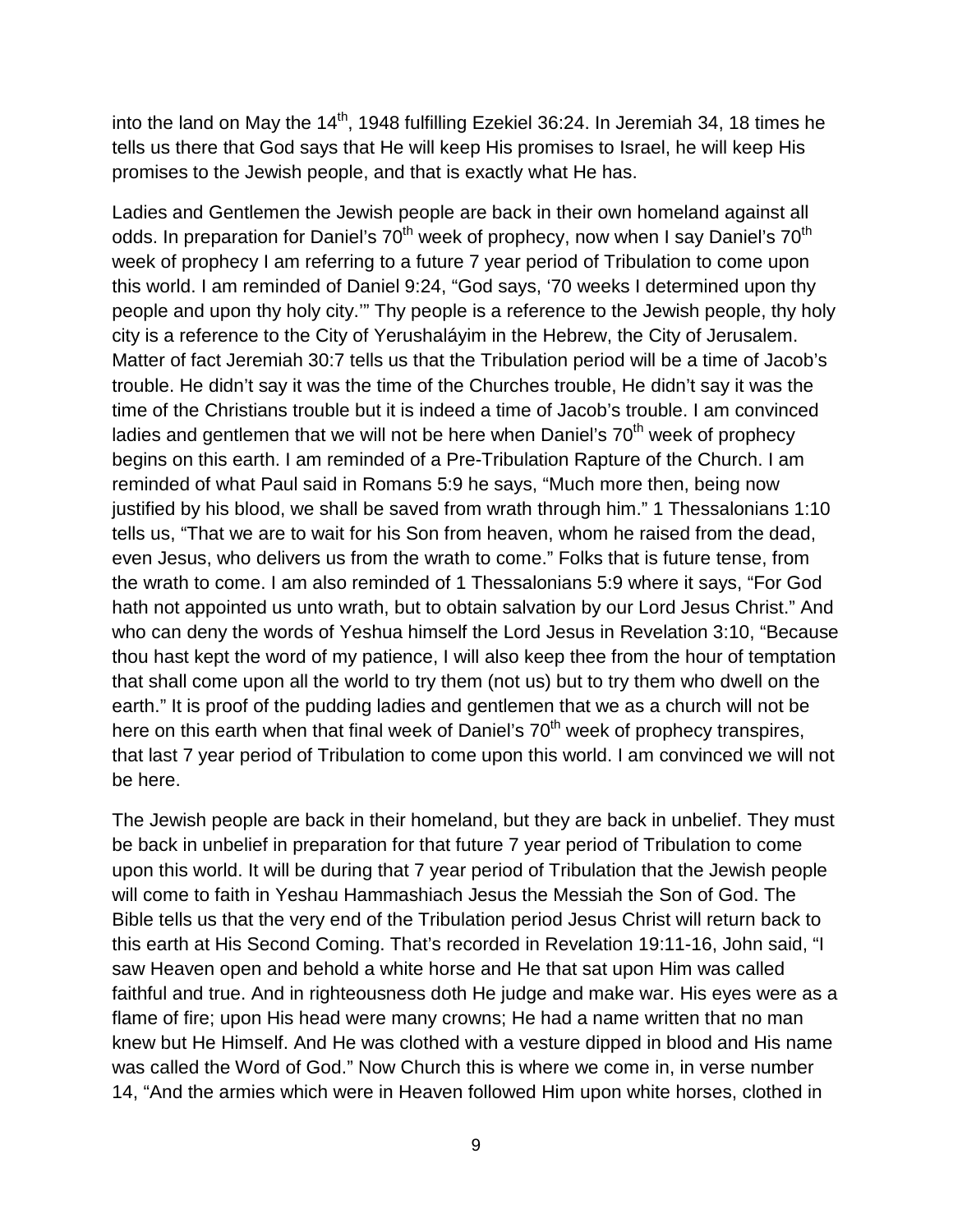fine linen clean and white." That was the Church that was Raptured 7 years earlier, we are coming back with Him 7 years later. The Bible says in verse 15 that, "Out of His mouth goeth a sharp sword, that with it He should smite the nations: and He shall rule them with a rod of iron: and He treadeth the winepress of the fierceness and wrath of Almighty God." Verse 16 says, "Upon his vesture (His prayer shawl, His tallit) upon His vesture and upon His thigh was a name written, King of Kings, and Lord of Lords."

Ladies and gentlemen I am telling that on day our Messiah is coming back as the King of Kings and the Lord of Lords, and we are coming back with Him. And where is He coming to? The nation of Israel, He is coming back to the city of Jerusalem. Zechariah 14:4 tells us that one day His feet will touch the Mount of Olives and the Mount of Olives is going to split. Zechariah 12:10 tells us, "I will pour upon the house of David and upon the inhabitants of Jerusalem the Spirit of grace and supplication; and they shall look upon Me whom they have pierced and they shall mourn for Him as one who mourns for his only son, and shall be in bitterness for him, as one that is in bitterness for his first born son." Folks that is a Second Coming passage to this earth. John reiterates that in Revelation 1:7 he says, "Behold He cometh in the clouds and every eye shall see Him and they also which pierced Him. And all the kindreds of the earth shall wail because of Him, even so Amen." What does that mean? That when Jesus returns at His Second Coming Israel will indeed know it, and they will look at Him and say, "Oy vey! He was the Messiah after all, how could we have missed it for the past 2,000 years?" That will take place at His Second Coming. And ladies and gentlemen we are coming back with Him. So that's the reason why God has the Jewish people back in their own homeland in preparation for that future 7 year period of Tribulation to come upon this world.

But before there can be a Battle of Armageddon, before there can be a Second Coming of Jesus, before there can be a 7 year period of Tribulation, before there can be a confirmation peace treaty by the Antichrist the Bible says there must be the Rapture of the Church, that is 1 Corinthians 15:51-52, Paul says, "Behold, I show you a mystery; We shall not all sleep, but we shall all be changed, in a moment, in the twinkling of an eye, at the last trump: for the trumpet shall sound, and the dead shall be raised incorruptible, and we shall be changed." I am reminded of 1 Thessalonians 4:16-18, "For the Lord himself shall descend from heaven with a shout, with the voice of the archangel, and with the trump of God: and the dead in Christ shall rise first: Then we which are alive and remain shall be caught up together with them in the clouds, to meet the Lord in the air: and so shall we ever be with the Lord. Wherefore comfort one another with these words." Now why would Paul tell us as a Church, "to comfort one another with these words?" I'll tell you why, because we will not see one day of that 7 year period of Tribulation to come upon this world. Between Revelation chapters 4 and 19 there is no reference to Christians on the earth, and there is no reference to the Church on the earth.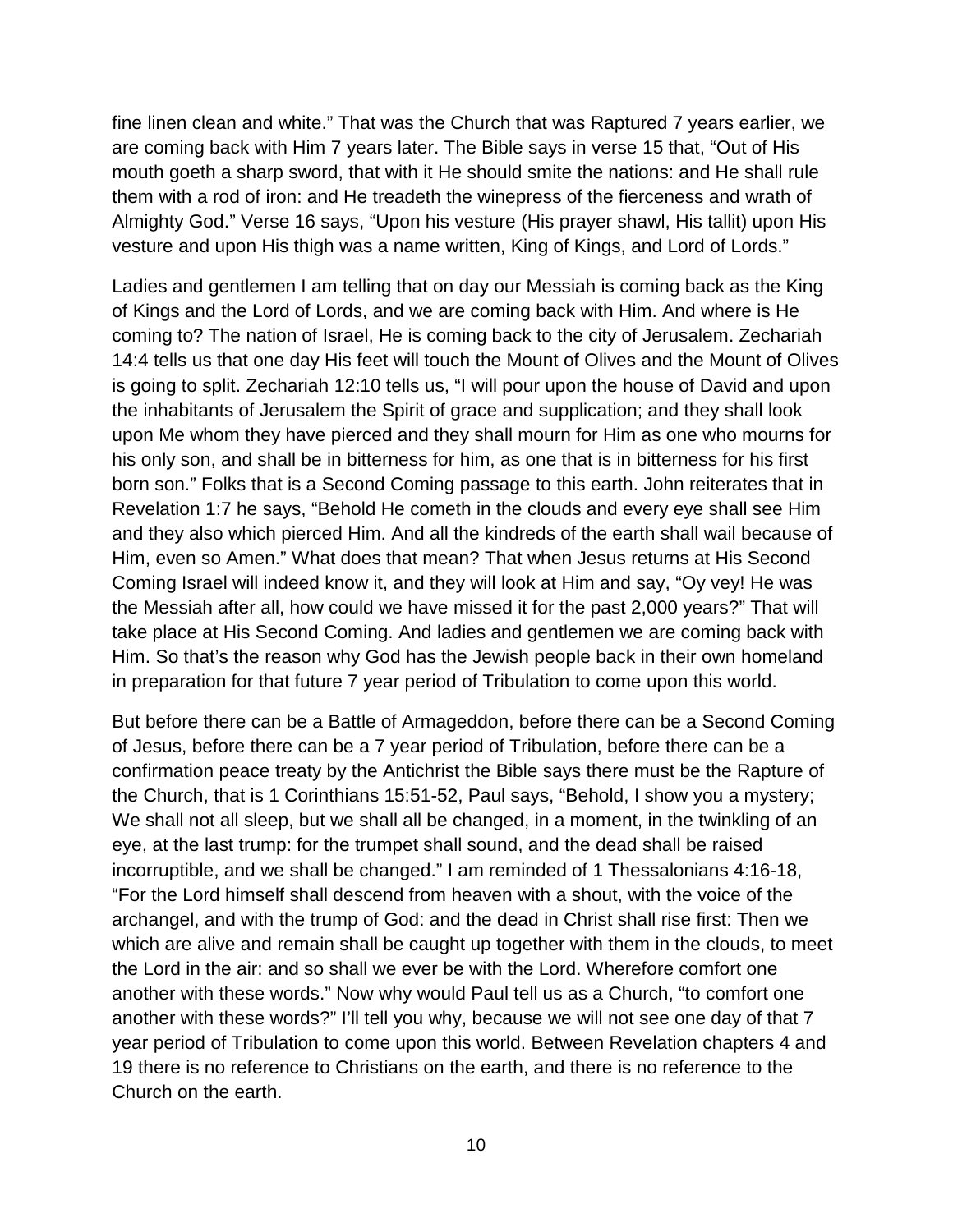We are in Glory, and we are going to be at the Marriage Supper of the Lamb, that is Revelation 19:7-8, "Let us be glad and rejoice and give honor unto Him for the Marriage of the Lamb has come and His wife hath made herself ready. And to her it was granted that she should be arrayed in fine linen, clean and white, for the fine linen is the righteousness of the saints." There is going to be a beautiful banquet in Heaven one day. And if you know Jesus Christ as your Lord and personal Savior you will also be there at that wedding banquet, amen.

And we will be coming back with Him riding on white horses. I remember being in Canada a couple of years ago preaching at a prophecy conference and I can remember riding this beautiful white horse. When I got on that horse I was reminded ladies and gentlemen of Revelation 19:14, "That the armies which were in Heaven followed Jesus upon those white horses clothed in fine linen clean and white." Ladies and gentlemen He is coming back where? To Israel to the city of Jerusalem and the Bible says that we will reign with Him for 1,000 years, that is Revelation 20:2-7, 6 times John tells us He will reign for a 1,000 years, a 1,000 years, a 1,000 years, a 1,000 years, it will be a literal, bodily, physical reign of Jesus Christ right here on good old terra firma in the City of Jerusalem, in the land of Israel. For a 1,000 years we're all going to be Israelis, amen. Why would you want to miss out on the most important event that will take place? And it is yet to come and that will be the Rapture of the church. Philippians 3:20- 21 tells us, "For our conversation is in Heaven, from whence we also look for the Savior the Lord Jesus Christ: who shall change our vile body, that it might be fashioned like unto His glorious body according to the work whereby He is able to subdue all things unto Himself." One day He is going to change our vile bodies ladies and gentlemen, that it might be fashioned like unto His glorious body. And then the Bible tells us that in a moment, in the twinkling of an eye we are going to be in His very presence at the Rapture we are going to meet Him in the air, He doesn't touch anywhere on the earth. But 7 years later at His Second Coming Zechariah 14:4 says, "That on that day His feet shall touch the Mount of Olives, which is before Jerusalem on the east, and the Mount of Olives shall cleave in the midst thereof towards the east and toward the west and there shall be a very great valley; half the mountain shall remove toward the north, and half toward the south." I am reminded of Jesus' words in Matthew 24:27 he says, "As lightening cometh from the east and shineth even unto the west, so shall also the coming of the Son of Man be."

Ladies and gentlemen Israel is mentioned 2,466 times in our Bible and God has a plan for Israel, He has a plan for the Jewish people. The Church has never and will never replace Israel. God has a plan for the Church that He is fulfilling right now during the Church Age and He has a plan for the nation of Israel that He will fulfill in that future 7 years period of Tribulation to come upon this world. One prophecy preacher put it this way, "When you see the signs for Christmas appearing in your department store, you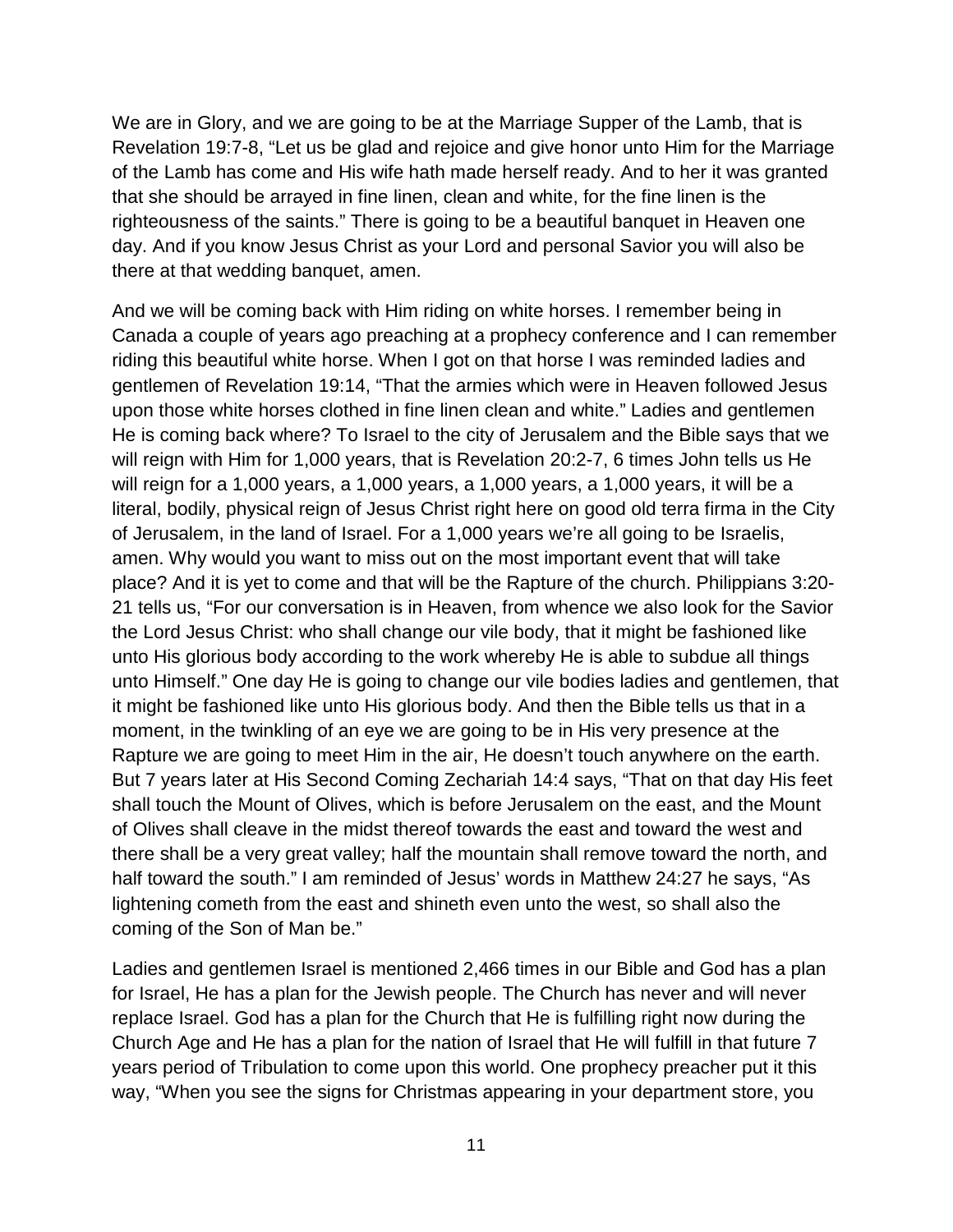know that there is another holiday that is even nearer, that is Thanksgiving. When you see the signs for that upcoming 7 year period of Tribulation to come upon this world, we know that there is another event that is even nearer and that is the Rapture of the Church." Every single day that goes by ladies and gentlemen is a day closer to the return of Jesus Christ. And all I am going to say to that is Maranatha even so come Lord Jesus. If you don't know Him as your Lord and personal Savior I pray that today would be the day of salvation. Trust in Jesus Christ as your Lord and personal Savior and you'll be ready for that next event we call the Rapture of the Church. All I want to say in ending is Maranatha, even so come Lord Jesus. Shalom.

#### **Part 3**

**Dr. Reagan:** August thank you for that great presentation man, you blessed my socks off.

**August Rosado:** You are very welcome.

**Dr. Reagan:** I think that is the only time I ever heard anybody speak for 15 minutes without taking a breath of air.

**August Rosado:** It's amazing isn't it? It's a God thing.

**Dr. Reagan:** August how about telling our viewers how they can get in touch with you and your ministry, and also tell them about your new book.

**August Rosado:** I would be happy to Dave. You can go to my website at [www.todayinbibleprophecy.org,](http://www.todayinbibleprophecy.org/) that is one word todayinbibleprophecy.org. You can go to our on-line order catalogue and my new book there will be available, "The Serpent, the Seed, and the Second Coming," and we will make sure we get that copy into your very hands, and I believe it will be a blessing to you.

**Dr. Reagan:** Nathan how about telling folks how to get in touch with us.

**Nathan Jones:** You go to **www.lamblion.com** no and, lamblion.com. We have our television shows you can watch, articles; you can sign up for our newsletter that comes out every other week. We've got a facebook group you can join, a blog you can get your daily dose of Bible prophecy. Just come to our website: lamblion.com.

**Dr. Reagan:** Now folks as we bring our program to a close I would like to encourage you to get a copy of one of our most popular publications the, "Christ in Prophecy Study Guide." This guide is its third edition and it continues to be one of our most beneficial study publications. The guide provides you with every prophecy in the Bible concerning both the first and second comings of the Messiah. And the second coming prophecies